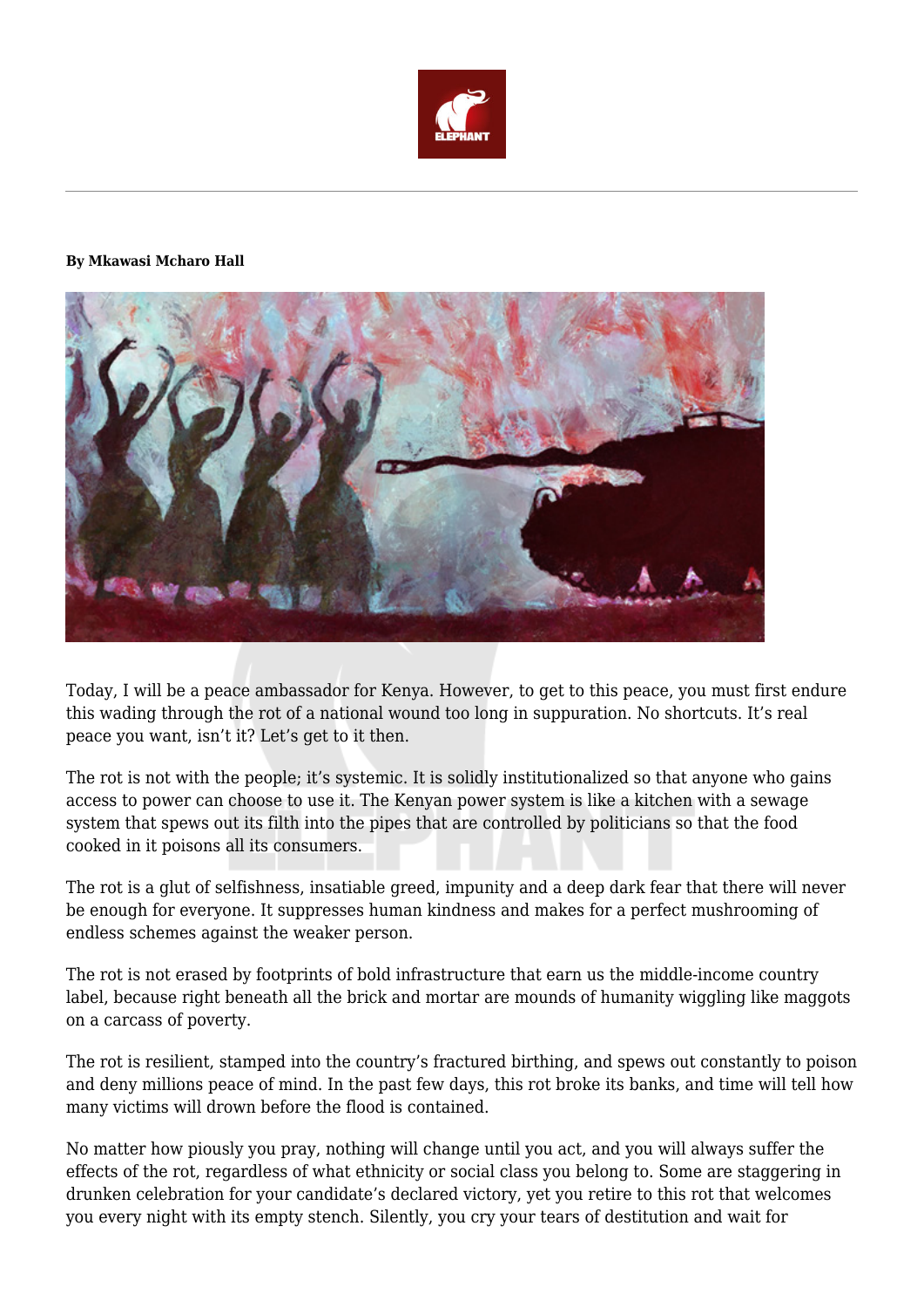tomorrow when you can vomit the poison in your heart onto another's shoes. Perchance, that should give you some twisted relieve.

Some are calling for peace because you've got fortunes to protects, comforts you worked very hard for. But you know as long as your fortunes can shift in a second, as long as you're easily the victim of robbery, carjacking and hospital strikes, as long as you feel you have to hide your houses behind prison-like barricades, as long as you pretend not to see the multitudes that stream in and out of neighboring slums daily, as long as you know an elections official and an innocent Kenyan got slaughtered in cold blood just before you voted and you don't care, you're infected by the rot.

I beg that you do not insult my intelligence by telling me that the "peace" I see so many struggling Kenyans waking up to is worth thanking God for. It is not peace; it is prolonged inner turmoil, a constant state of need, a place of squalid agitation, a position of indignity and beggartude, a condition of powerlessness, all of it too often bandaged with the balm of Kenyan humor and the opium of religiosity.

In order to get to peace, we must change this rotten system, and we can do it in three ways:

1) Accepting the results that a rotten system spews out and hope that we will forget the injustice;

2) Use the institutional tools available – courts, civil society and movements – to change the system;

3) A civil war.

In 1861, a divided America chose #3, a bloody war which ended that country's rotten system of slavery from which many benefited. After the war, a new united nation emerged. It cost them over 600,000 lives.

Kenya cannot choose this option, not because it cannot afford the blood sacrifice, but because it may not survive the aftermath. Not without the kind of leader who will inspire a million Kenyans to take up that valiant "give me freedom or give me death" option. Many a powerful and prosperous nation have been founded on #3. I mention this NOT to justify war but as an objective observation of history.

Kenya should not choose #3 unless it can identify a leader who can steer a country from a bloodbath and onto a new united identity. The US had Abraham Lincoln. Rwanda discovered Paul Kagame after a slaughter that cost the country over 800,000 lives. Both leaders shaped a better nation in the aftermath of conflict that forced them to deal with the depths of their national decay.

Kenya should not choose #3 until it has exhausted all diplomatic and nonviolent options, and because we're a wiser and smarter world that knows the cost of war is too great. It is practically impossible to exhaust diplomatic options as long as we're willing to do the hard work. But diplomacy must never again be compromises that simply sooth the egos of political opponents in power-sharing deals that ignore the gaping national wound of forgotten injustices.

In 2007 and 2013, Kenya chose #1, and it must not become the case again. It's the wrong choice. It only allows the rot to increase and provides the next power center with a decayed system with which to poison their opponents. There is nothing smart about accept-and-move-on; it's only fear and suppression of justified anger.

That leaves #2, which is the best option. Kenya still has a capacity for powerful movements, a history of people-driven transformations. The Second Liberation that ended the era of dictatorship, the Orange movement that ushered in a new constitution. We need a revolution with twice the